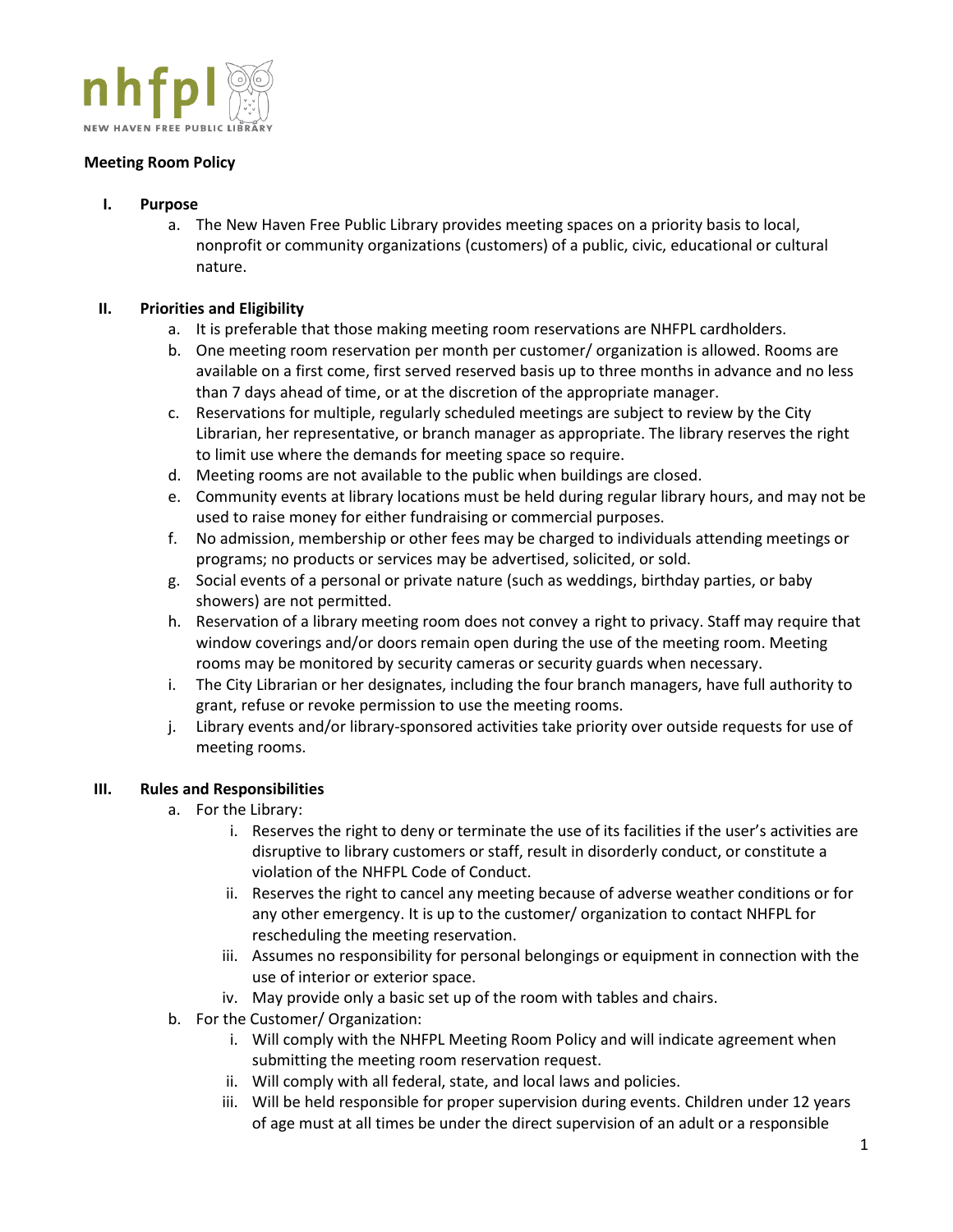

person who is 15 years or older. *(Please refer to the New Haven Free Public Library Unattended Children Policy for more information.)*

- iv. Customers/ organizations holding reservations are requested to notify the library of cancellations at the earliest possible date in order to free the facility space for another reservation. Failure to provide this courtesy may result in loss of facility usage privileges.
- v. Users of meeting rooms must provide their own supplies and materials.
- vi. The customer/ organization may be responsible for the set up / arrangement of tables and chairs to meet the needs of the customer and restoring them to the original set-up after the function.
- vii. Tables, chairs, and podiums may be rearranged by the customer while using the meeting room without staff notification.
- viii. Occupancy may not exceed approved limits.
- ix. No property belonging to the group may be stored at the Library.
- x. All facilities must be vacant and left in a neat and orderly condition. Each room should be left as the customer found it upon arrival. Normal vacuuming and trash removal are provided. If the room requires additional cleaning after a meeting, the customer is responsible for doing so or may be charged an additional fee.
- xi. All clean-up must be completed within the time specified on the application and the space must be vacated no later than fifteen minutes prior to closing.
- xii. If any damage to equipment, furniture or the room is assessed after a meeting, the customer may be charged an additional fee, up to the cost of replacing and/or repairing any damaged materials.

## **IV. Meeting Room Information and Publicity**

- a. Permission to reserve and use a space does not constitute an endorsement by the Library of the customer/ organization, program or point of view expressed.
- b. The name of the Library may not be used in any publicity for non-library sponsored events/activities except to designate the meeting location.
- c. The Library may not be identified as a co-sponsor of a meeting nor may the Library logo be used without prior written approval.
- d. The Library reserves the right to review and request changes to any fliers or other promotional materials that the outside group intends to issue in connection with the use of its meeting rooms.
- e. All publicity concerning the meeting or event is the responsibility of the customer/ organization.
- f. Any publicity about the meeting or event must clearly state the customer/ organization's contact name with phone number and/or email.
- g. The Library has a community bulletin board at the Ives Main Library and at each branch where fliers may be posted by the community.

## **V. Food and Beverages**

- a. The Library is not responsible for issues related to improper preparation and handling of food and beverages by the customer/ organization using its meeting rooms.
- b. The Library recommends using a licensed vendor when bringing in prepared food for a meeting room reservation.
- c. Limited food and beverages are allowed with advanced notice in most meeting rooms. All food and beverages must be listed and described in the meeting room reservation for approval.